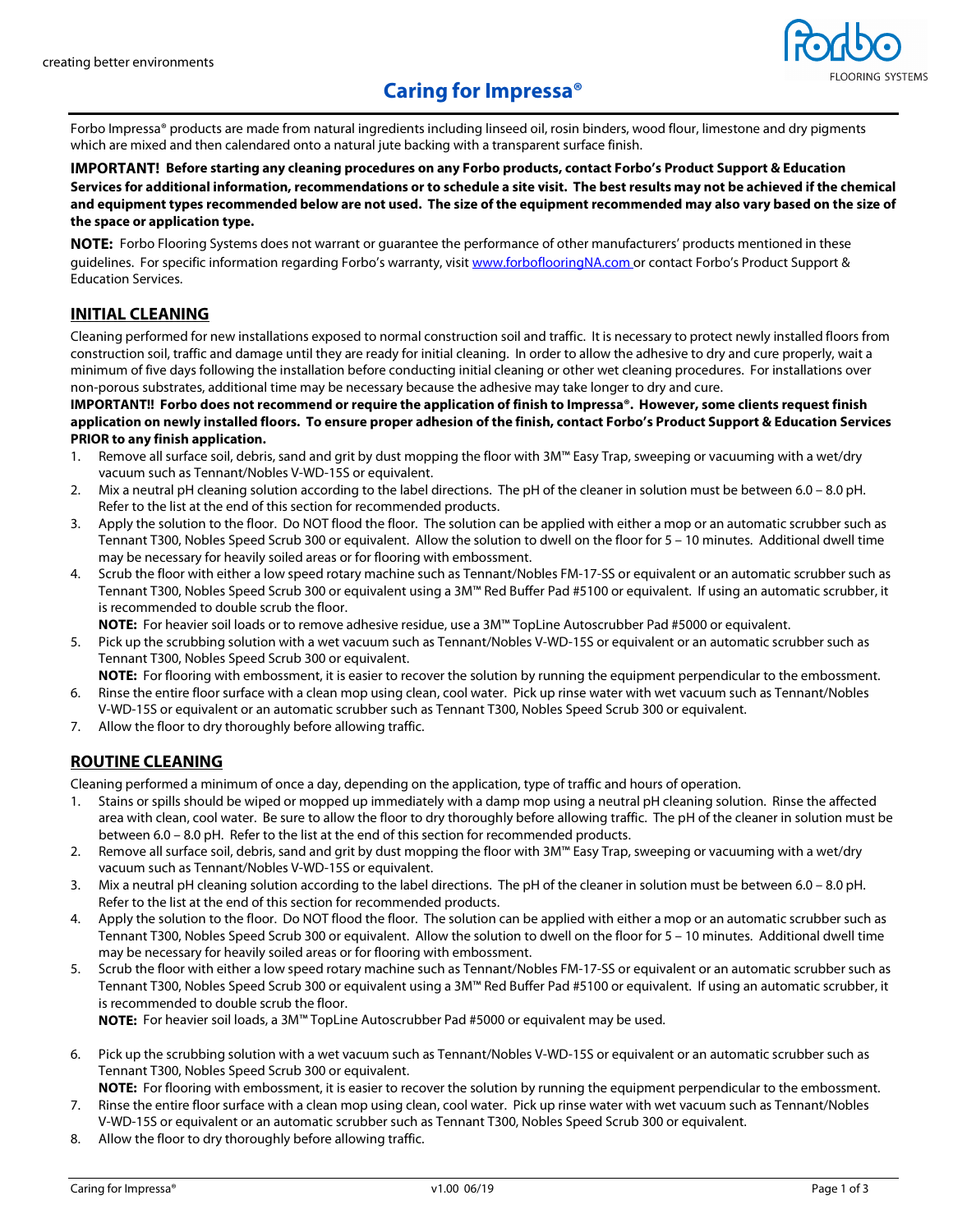

### **INTERIM CLEANING**

Cleaning performed as needed, depending on the application, type of traffic and hours of operation. The following processes should be followed when the routine cleaning is not removing the soil from the floor.

- 1. Remove all surface soil, debris, sand and grit by dust mopping the floor with 3M™ Easy Trap, sweeping or vacuuming with a wet/dry vacuum such as Tennant/Nobles V-WD-15S or equivalent.
- 2. For light soiling, mix a neutral pH solution according to the label directions. The pH of the neutral cleaner in solution must be between 6.0 – 8.0 pH. For medium or heavy soiling, mix 2 oz. of a general purpose cleaner per gallon of water. The pH of the general purpose cleaner in solution must be between 8.0 – 10.4 pH. Refer to the list at the end of this section for recommended products.
- 3. Apply the solution to the floor. Do NOT flood the floor. The solution can be applied with either a mop or an automatic scrubber such as Tennant T300, Nobles Speed Scrub 300 or equivalent. Allow the solution to dwell on the floor for 5 – 10 minutes. Additional dwell time may be necessary for heavily soiled areas or for flooring with embossment.
- 4. Scrub the floor with either a low speed rotary machine such as Tennant/Nobles FM-17-SS or equivalent or an automatic scrubber such as Tennant T300, Nobles Speed Scrub 300 or equivalent using either a 3M™ Red Buffer Pad #5100 or equivalent for light soiling or a 3M™ TopLine Autoscrubber Pad #5000 or equivalent for medium or heavy soiling.
- 5. Pick up the scrubbing solution with a wet vacuum such as Tennant/Nobles V-WD-15S or equivalent or an automatic scrubber such as Tennant T300, Nobles Speed Scrub 300 or equivalent.
- **NOTE:** For flooring with embossment, it is easier to recover the solution by running the equipment perpendicular to the embossment. 6. Rinse the entire floor surface with a clean mop using clean, cool water. Pick up rinse water with wet vacuum such as Tennant/Nobles
- V-WD-15S or equivalent or an automatic scrubber such as Tennant T300, Nobles Speed Scrub 300 or equivalent.
- 7. Allow the floor to dry thoroughly before allowing traffic.
- 8. One of the following procedures must be performed:
	- a. Spray buff the floor using a low speed rotary machine such as Tennant/Nobles FM-17-SS or equivalent and a 3M™ Red Buffer Pad #5100 or equivalent, followed by dust mopping.
	- b. Apply a mop-on restorer according to the label directions. Burnish the floor using a burnisher such as Tennant/Nobles BR-2000-DC or equivalent with a 3M™ Eraser Pad #3600 or equivalent, followed by dust mopping.
	- c. Burnish / Dry buff the floor using a burnisher such as Tennant/Nobles BR-2000-DC or equivalent with a 3M™ Eraser Pad #3600 or equivalent, followed by dust mopping.
- 9. If the floor requires restoration cleaning procedures, contact Forbo's Product Support & Education Services.

**NOTE:** Weather, traffic and geographical location will influence the required frequency of this procedure. For example, in areas where there are large amounts of snow and chemicals used in the winter months it will likely be necessary to perform this procedure more frequently. In dry climates, or where there is less dirt traffic, it may not be necessary to perform this procedure as frequently.

#### **CAUTION: Impressa® can be damaged by traditional wet stripping methods. If the above floor care recommendations are followed, wet stripping will NOT be necessary. If wet stripping methods are or have been used on the floor, contact Forbo's Product Support & Education Services for additional information.**

Forbo Impressa® should be cared for by a staff trained to understand the following:

- A regular floor care program, as described above, should be followed closely.
- Forbo Impressa® is OCCUPANCY READY following installation.
- The removal of the factory finish is NOT recommended.
- If applying a third-party polymer to Impressa®, follow the manufacturer's recommended quidelines.
- It is the responsibility of the chemical manufacturer to provide a resolution for any issues that may arise when using their product on Forbo Impressa® and linoleum products.